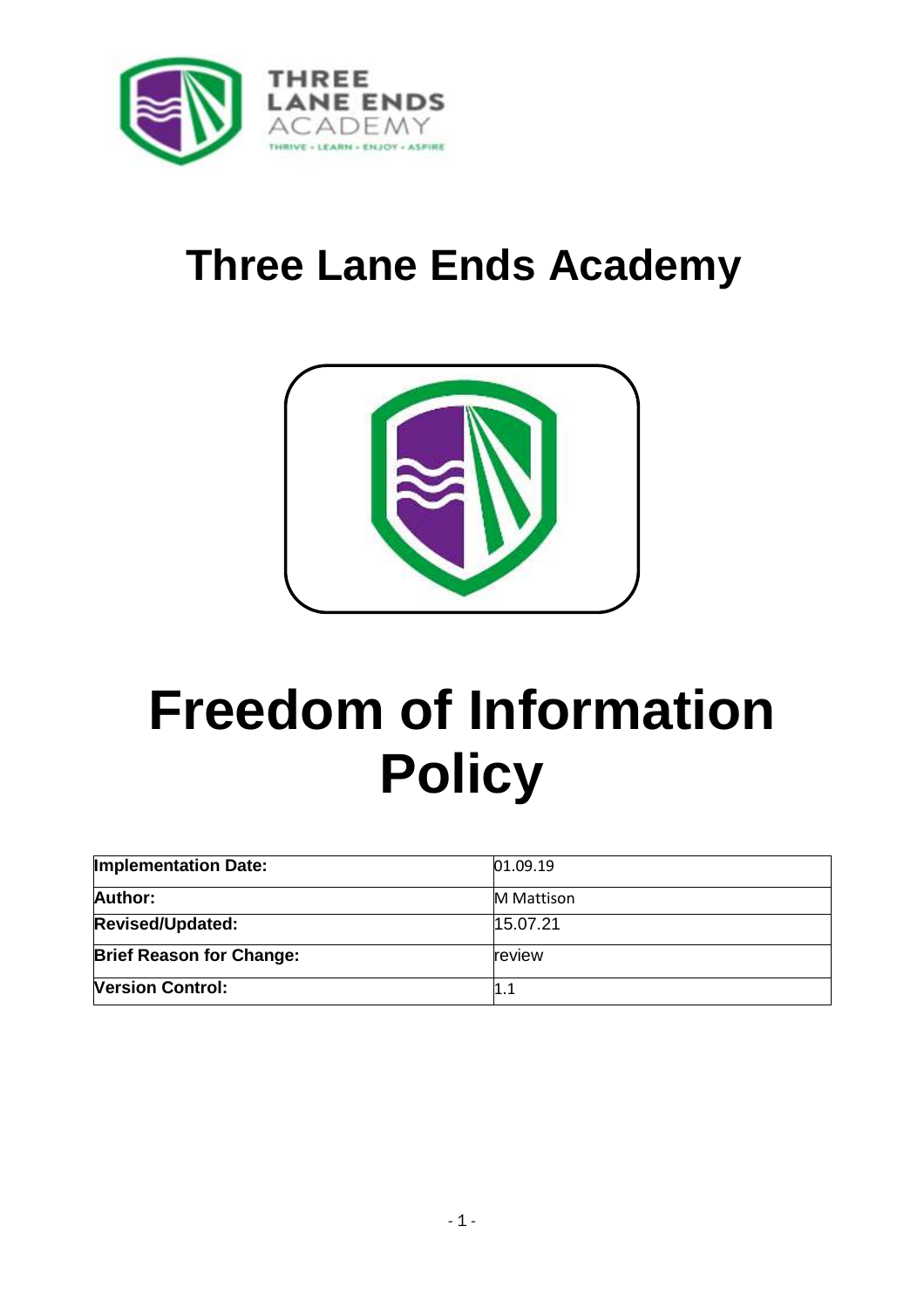

#### **Context**

This Publication Scheme commits Three Lane Ends Academy to make information available to the public as part of its normal business activities. The information covered is included in the classes of information mentioned below, where this information is held by the School.

This Scheme commits the school:

- To proactively publish, or otherwise make available as a matter of routine, information, including environmental information, which is held by the School and falls within the classifications below.
- To specify the information that is held by the School and falls within the classifications below.
- To proactively publish, or otherwise make available as a matter of routine, information in line with statements contained within this Scheme.
- To produce and publish methods by which the specific information is made routinely available so that it can be easily identified and accessed by members of the public.
- To review and update, on a regular basis, the information TLE Academy makes available under this scheme.
- To produce a schedule of fees charged for access to information which is made proactively available.
- To make this Publication Scheme available to the public.

#### **2. Classes of information**

*2.1 Who we are and what we do* 

Organisational information, locations and contacts, constitutional and legal governance.

#### *2.2 What we spend and how we spend it*

Financial information relating to projected and actual income and expenditure, tendering, procurement and contracts.

#### *2.3 What our priorities are and how we are doing*

Strategy and performance information, plans, assessments, inspections and reviews.

#### *2.4 How we make decisions*

Policy proposals and decisions. Decision making processes, internal criteria and procedures, consultations.

*2.5 Our policies and procedures* 

Current written protocols for delivering our functions and responsibilities

#### *2.6 Lists and Registers*

Information held in registers by law and other lists and registers relating to the functions of the School.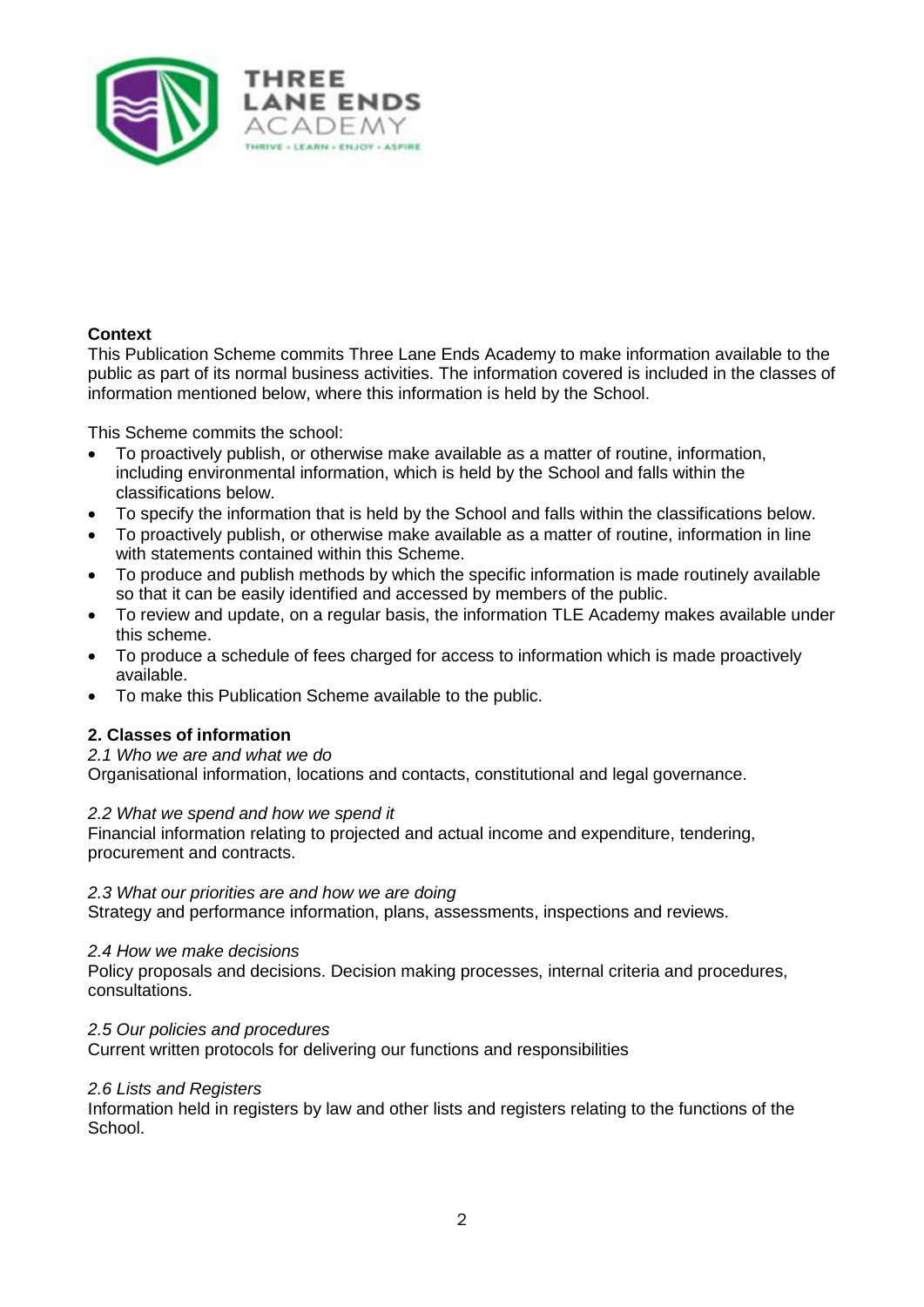

#### *2.7 The services we offer*

Advice and guidance, booklets and leaflets, transactions and media releases. A description of the services offered.

The classes of information will not generally include:

- Information the disclosure of which is prevented by law, or exempt under the Freedom of Information Act, or is otherwise properly considered to be protected from disclosure.
- Information in draft form.
- Information that is no longer readily available as it is contained in files that have been placed in archive storage or it is difficult to access for similar reasons.

#### **3. The method by which information published under this scheme will be made available**

The Academy will indicate clearly to the public what information is covered by this Scheme and how it can be obtained. Where it is within the capability of Three Lane Ends Academy, information will be provided on our website. Where it is impracticable to make information available on the website or when an individual does not wish to access the information by the website, the School will indicate how information can be obtained by other means and provide it by those means.

In exceptional circumstances some information may be available only by viewing in person. Where this manner is specified, contact details will be provided. An appointment to view the information will be arranged within a reasonable timescale.

Information will be provided in the language in which it is held or in such other language that is legally required. Where the School is legally required to translate any information it will do so. Obligations under disability and discrimination legislation and any other legislation to provide information in other forms and formats will be adhered to when providing information in accordance with this scheme.

#### **4. Charges which may be made for information published under this scheme**

The purpose of this scheme is to make the maximum amount of information readily available at minimum inconvenience and cost to the public. Charges made by the School for routinely published material will be justified and transparent and kept to a minimum.

Material which is published and accessed on a website will be provided free of charge.

Charges may be made for information, subject to a charging regime specified by Parliament. Charges may be made for actual disbursements incurred such as:

- Photocopying
- Postage and Packaging
- The costs directly incurred as a result of viewing information

Charges may also be made for information provided under this scheme where they are legally authorised, they are in all the circumstances, including the general principles of the right of access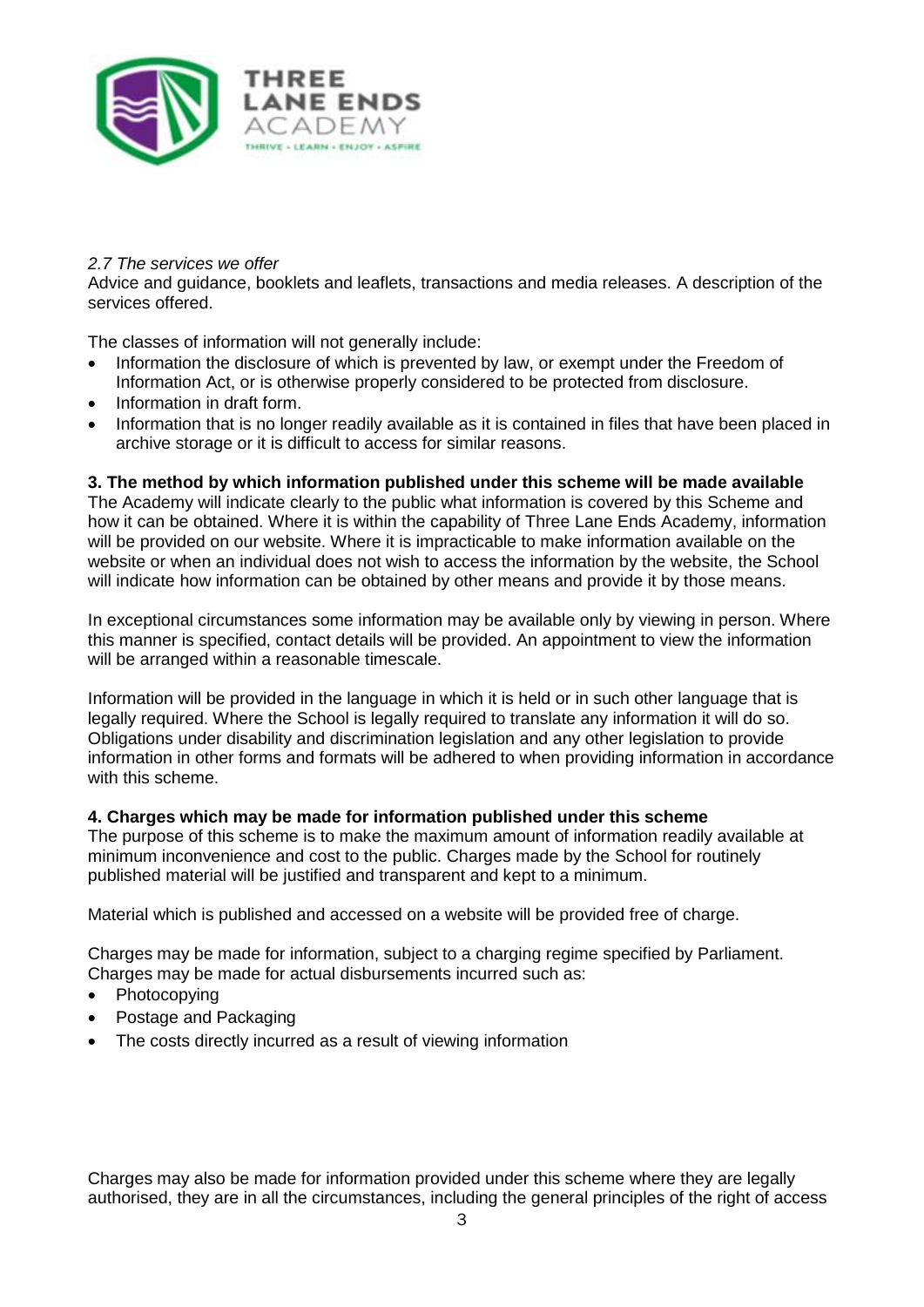

to information held by public authorities, justified and are in accordance with a published schedule or schedule of fees which is readily available to the public.

If a charge is to be made, confirmation of the payment due will be given before the information is provided. Payment may be requested prior to provision of the information.

#### **5. Written requests**

Information held by Three Lane Ends Academy that is not published under this scheme can be requested in writing, when its provision will be considered in accordance with the provisions of the Freedom of Information Act.

#### **6. Contact details**

If you require a paper version of any information, or want to ask whether information is available please contact the School by telephone, email or letter. Contact details are set out below or you can visit the Academy website at www.tleacademy.co.uk

Email: admin@tleacademy.co.uk

Address: Three Lane Ends Academy, Methley Road, Castleford, WF10 1PN

To help us process requests quickly, any correspondence should be clearly marked "Publication Scheme Request".

#### **7. Monitoring, evaluation and review**

The Governing Body will review this policy at least every two years and assess it implementation and effectiveness. The publication scheme will be reviewed annually.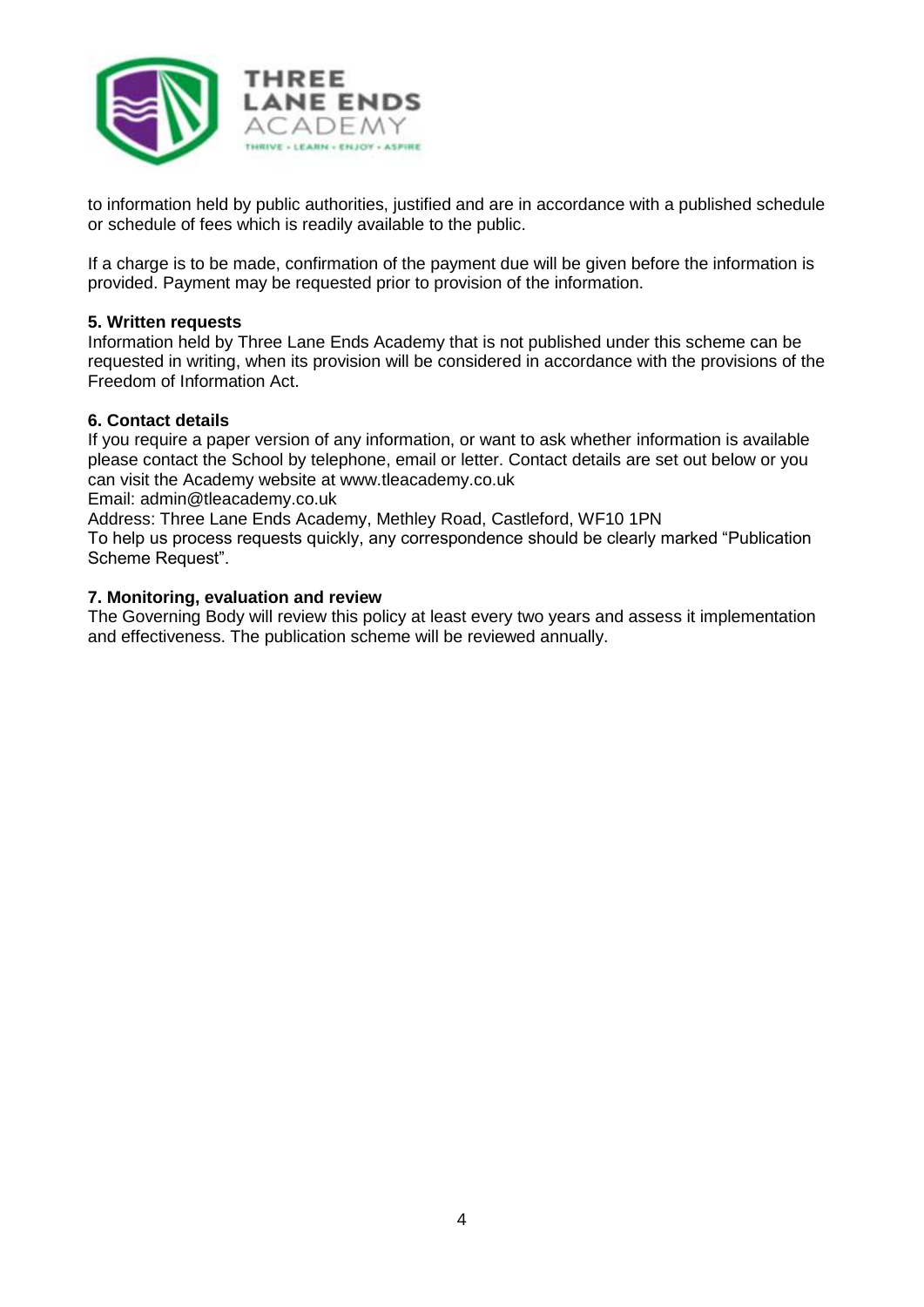

### **ANNEX 1: guide to information available from Three Lane Ends Academy under the publication scheme**

| Information to be published                                                                                                                            | How the information can be obtained<br>(Hard copy and/or website) | Cost                                    |
|--------------------------------------------------------------------------------------------------------------------------------------------------------|-------------------------------------------------------------------|-----------------------------------------|
| Class 1 - Who we are and what we do - Organisational information, structures, locations and contacts<br>This will be current information only          |                                                                   |                                         |
| Who's who in the School                                                                                                                                | Via Main Office                                                   | No charge                               |
| Who's who on the Governing Body and the basis of their<br>appointment                                                                                  | Via Clerk to Governing body                                       | No charge                               |
| Memorandum and Articles of Association                                                                                                                 | Website<br>Hard copy                                              | No charge<br><b>Schedule of Charges</b> |
| Contact details for the Headteacher and for the Governing Body<br>(named contacts where possible with telephone number and email<br>address (if used)) | Via Clerk to the Governing Body                                   | No charge                               |
| <b>School Prospectus</b>                                                                                                                               | Website                                                           | No charge                               |
| <b>Staffing structure</b>                                                                                                                              | Hard copy                                                         | Schedule of Charges                     |
| School session times and term dates                                                                                                                    | Website                                                           | No charge                               |
| Information about our curriculum for each year group                                                                                                   | Website                                                           | No charge                               |
| Statement of ethos and values                                                                                                                          | Website                                                           | No charge                               |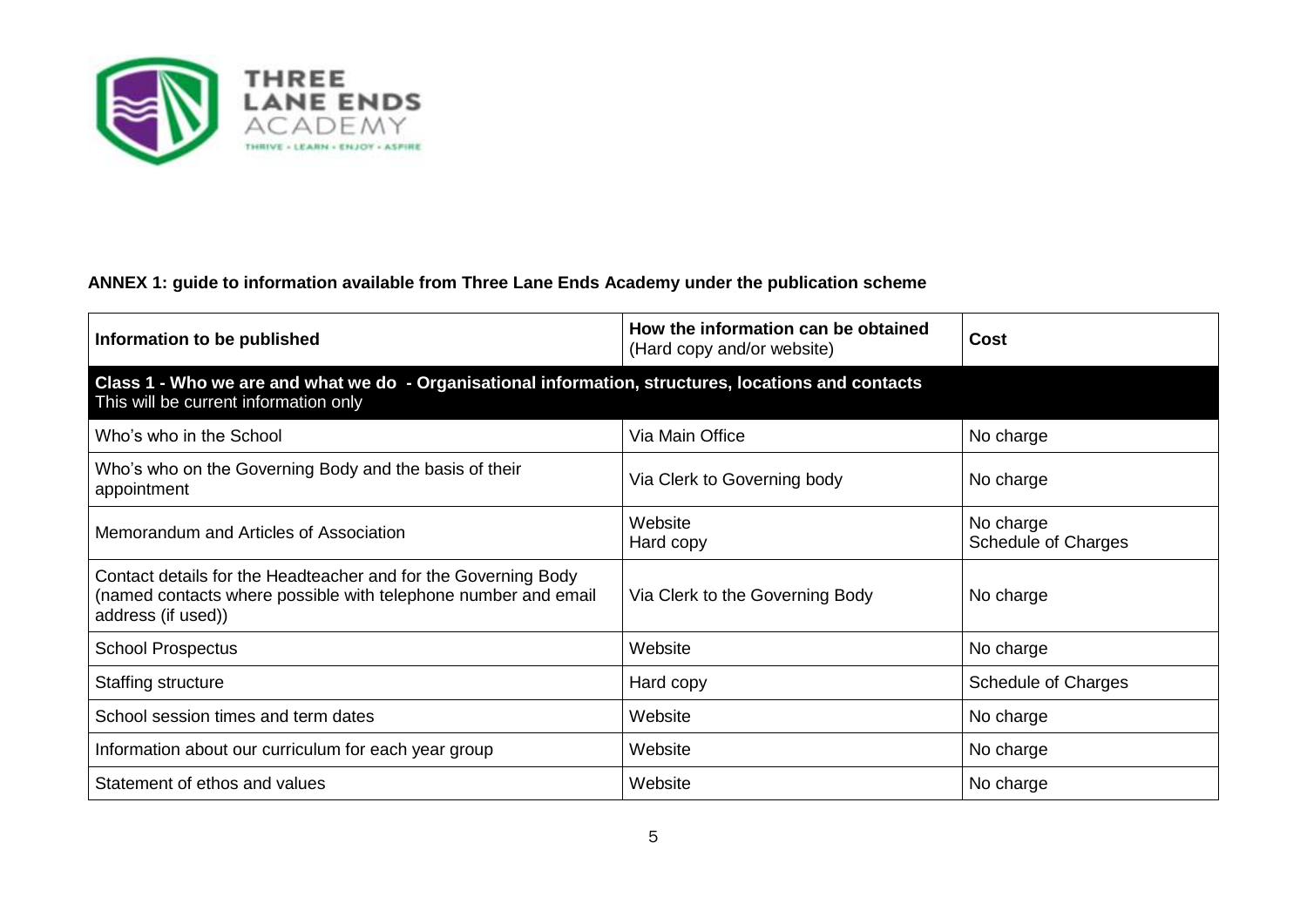

#### **Class 2 – What we spend and how we spend it - Financial information relating to projected and actual income and expenditure, procurement, contracts and financial audit**  Current and previous financial year as a minimum

| Annual budget plan                                                                                                                                                         | Hard copy                       | <b>Schedule of Charges</b>       |
|----------------------------------------------------------------------------------------------------------------------------------------------------------------------------|---------------------------------|----------------------------------|
| Annual accounts                                                                                                                                                            | Website                         | No charge                        |
| Funding agreement                                                                                                                                                          | Website                         | No charge                        |
| Pay policy                                                                                                                                                                 | Hard copy                       | <b>Schedule of Charges</b>       |
| <b>Expenses policy</b>                                                                                                                                                     | Hard copy                       | Schedule of Charges              |
| Fixed assets and depreciation policy                                                                                                                                       | Hard copy                       | Schedule of Charges              |
| Staffing and grading structure                                                                                                                                             | Hard copy                       | Schedule of Charges              |
| Pupil Premium report                                                                                                                                                       | Website                         | No charge                        |
| Class 3 - What our priorities are and how we are doing - Strategies and plans, performance indicators, audits, inspections and reviews<br>Current information as a minimum |                                 |                                  |
| School profile<br>Government supplied performance data<br>The latest Ofsted report<br>$\bullet$                                                                            | Hard copy<br>Website (via link) | Schedule of charges<br>No charge |
| Appraisal policy and procedures                                                                                                                                            | Hard copy                       | <b>Schedule of Charges</b>       |
| Academy Improvement Plan                                                                                                                                                   |                                 |                                  |
|                                                                                                                                                                            | Hard copy                       | Schedule of Charges              |
| Safeguarding/Child Protection policies and procedures                                                                                                                      | Website                         | No charge                        |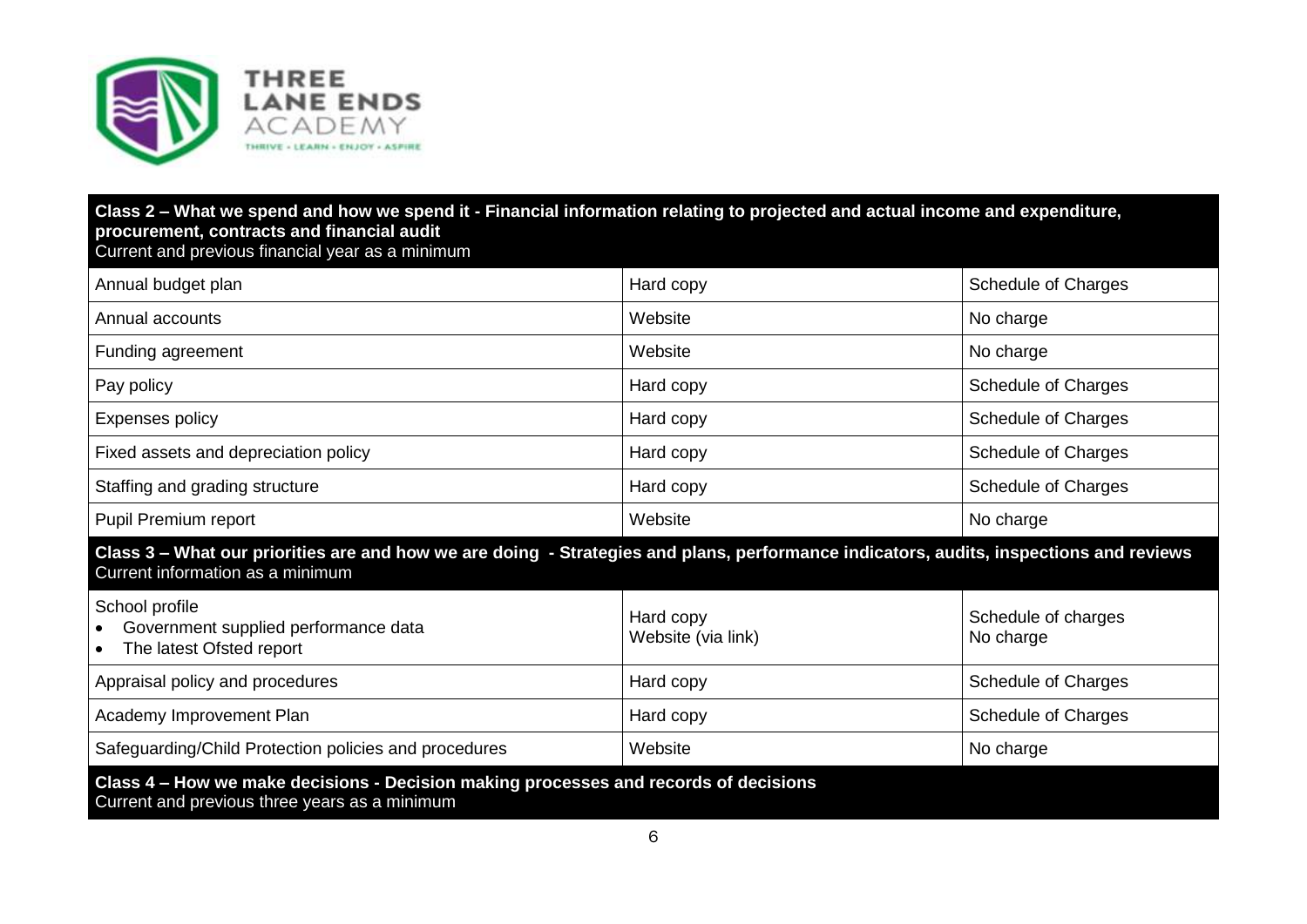

| Admissions policy (not individual admission decisions)                                                                                                                                                                                                                                                                                                                                                                                           | Website                                   | No charge                                     |
|--------------------------------------------------------------------------------------------------------------------------------------------------------------------------------------------------------------------------------------------------------------------------------------------------------------------------------------------------------------------------------------------------------------------------------------------------|-------------------------------------------|-----------------------------------------------|
| Agendas of meetings of the Governing Body and (if held) its sub-<br>committees                                                                                                                                                                                                                                                                                                                                                                   | Hard copy                                 | Schedule of charges                           |
| Minutes of meetings (as above) – N.B. This will exclude information<br>that is properly regarded as private to the meetings.                                                                                                                                                                                                                                                                                                                     | Hard copy                                 | Schedule of charges                           |
| Class 5 - Our policies and procedures - Current written protocols, policies and procedures for delivering our services and<br>responsibilities<br>Current information only                                                                                                                                                                                                                                                                       |                                           |                                               |
| School policies including:<br>Charging and remissions policy<br>Health and Safety policy<br>Accessibility Plan<br>Complaints procedure<br>$\bullet$<br>Equality information and objectives<br>$\bullet$<br>Staff discipline, conduct and grievance policies<br>$\bullet$<br>Statement of procedures for dealing with allegations of abuse<br>against staff<br>Anti-fraud and whistle-blowing policy<br>$\bullet$<br>Gifts and hospitality policy | Some on website<br>Via email<br>Hard copy | No charge<br>No charge<br>Schedule of charges |
| Student and curriculum policies, including:<br>Behaviour policy<br>$\bullet$<br>Sex Education policy<br>$\bullet$<br><b>SEN policy</b><br>$\bullet$<br>Home School Agreement<br>$\bullet$<br><b>Exclusion policy</b>                                                                                                                                                                                                                             | Some on website<br>Via email<br>Hard copy | No charge<br>No charge<br>Schedule of charges |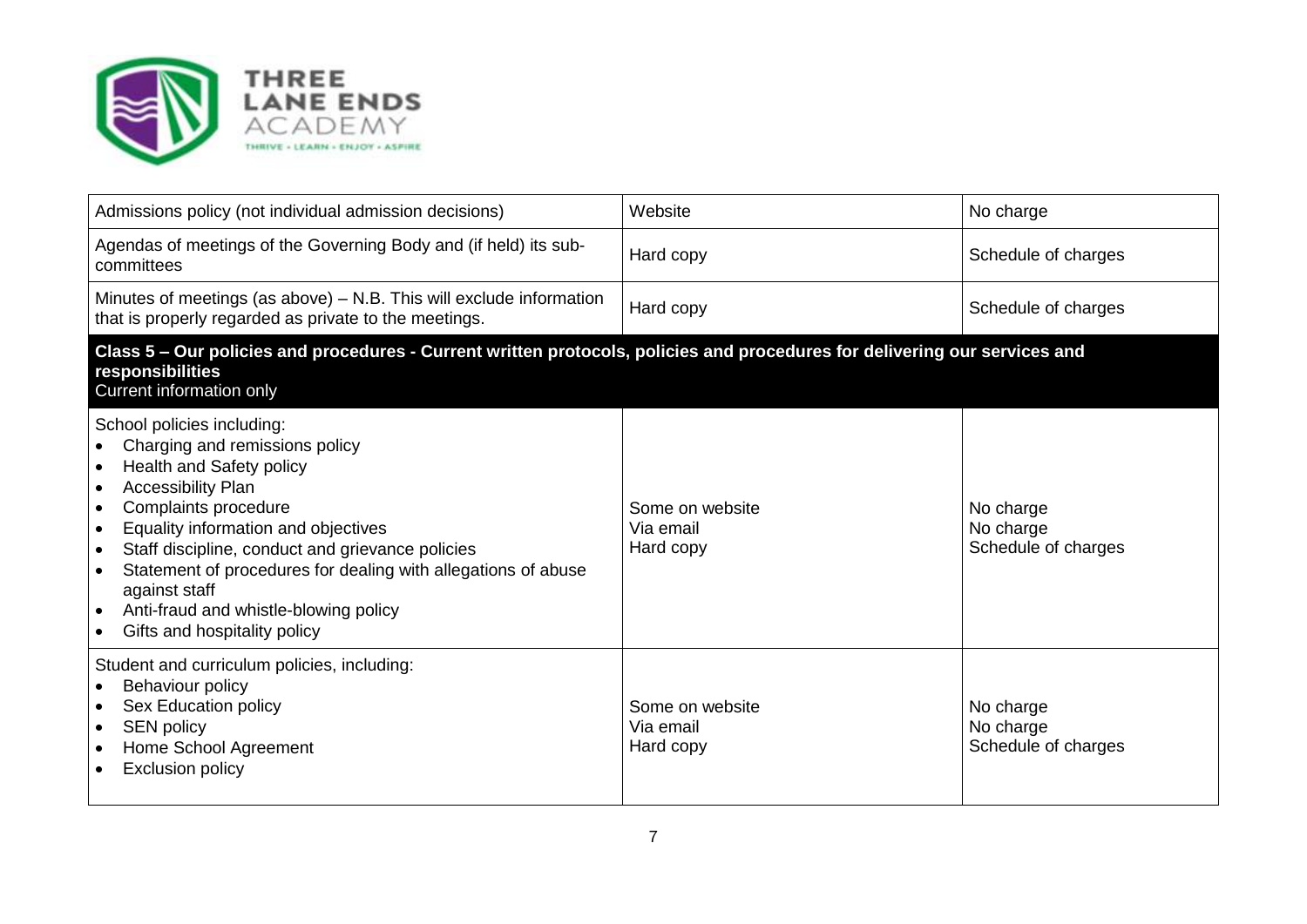

| Records management and personal data policies, including:<br>Data protection policy                                                                  | Via email<br>Hard copy                                                                                                                                                                        | No charge<br>Schedule of charges |  |
|------------------------------------------------------------------------------------------------------------------------------------------------------|-----------------------------------------------------------------------------------------------------------------------------------------------------------------------------------------------|----------------------------------|--|
| <b>Class 6 - Lists and Registers</b><br>Currently maintained lists and registers only                                                                |                                                                                                                                                                                               |                                  |  |
| Asset register                                                                                                                                       | Hard copy                                                                                                                                                                                     | Schedule of charges              |  |
| Any information the school is currently legally required to hold in<br>publicly available registers<br>THIS DOES NOT INCLUDE THE ATTENDANCE REGISTER | Hard copy                                                                                                                                                                                     | Schedule of charges              |  |
|                                                                                                                                                      | Class 7 – The services we offer - Information about the services we offer, including leaflets, guidance and newsletters produced for the<br>public and businesses<br>Current information only |                                  |  |
|                                                                                                                                                      |                                                                                                                                                                                               |                                  |  |
| Extra-curricular activities                                                                                                                          | Via email                                                                                                                                                                                     | No charge                        |  |
| Academy publications                                                                                                                                 | Website                                                                                                                                                                                       | No charge                        |  |
| Leaflets and newsletters                                                                                                                             | Website                                                                                                                                                                                       | No charge                        |  |

#### **Schedule of Charges**

This describes how the charges have been arrived at:

| <b>Type of Charge</b> | <b>Description</b>                                   | <b>Basis of Charge</b>   |
|-----------------------|------------------------------------------------------|--------------------------|
| Disbursement cost     | Photocopying/printing @ 3p per sheet (black & white) | Actual cost <sup>*</sup> |
|                       | Photocopying/printing @ 10p per sheet (colour)       | Actual cost*             |